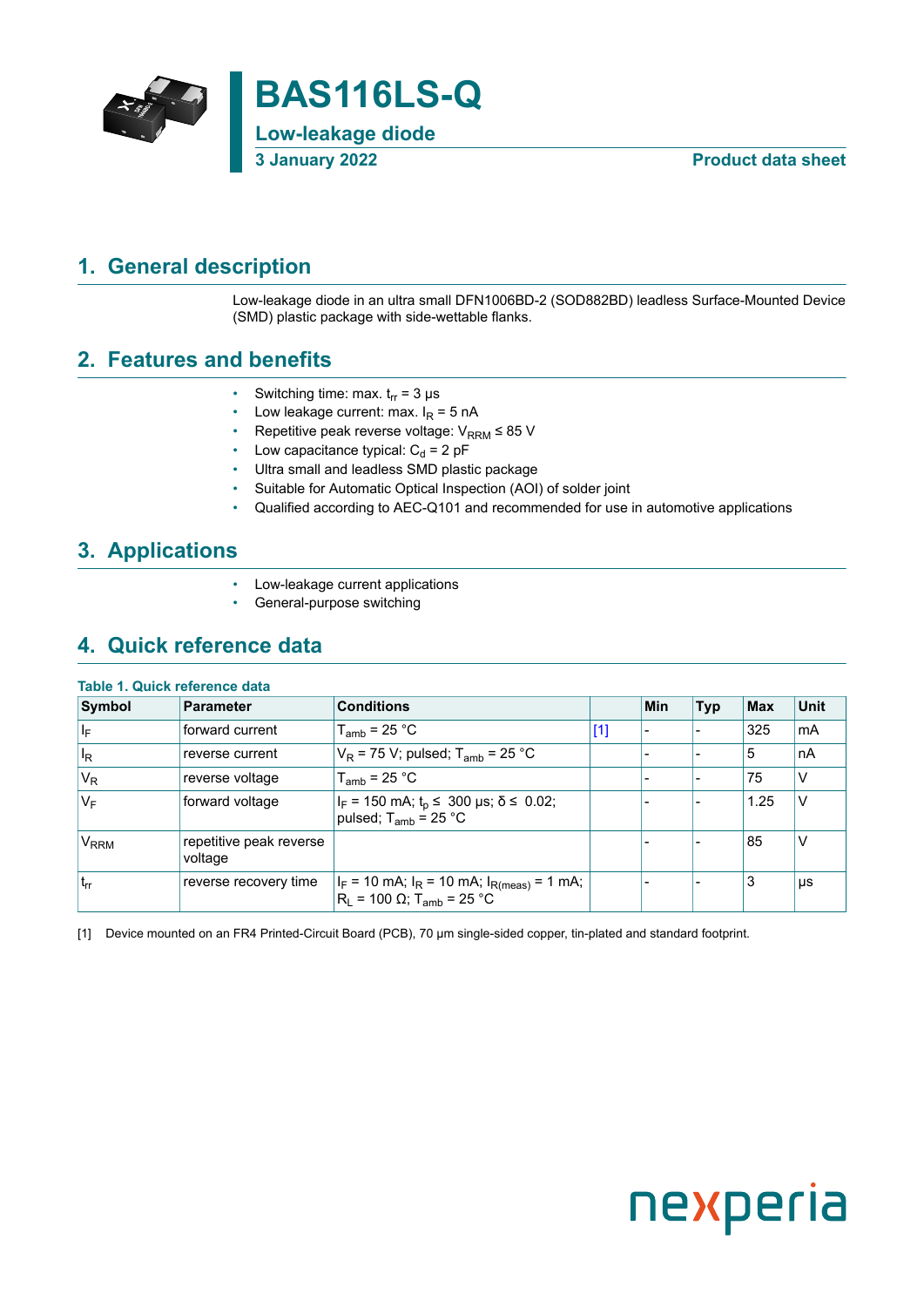### <span id="page-1-1"></span><span id="page-1-0"></span>**5. Pinning information**

| <b>Table 2. Pinning information</b> |        |                    |                           |                       |  |  |  |  |
|-------------------------------------|--------|--------------------|---------------------------|-----------------------|--|--|--|--|
| Pin                                 | Symbol | <b>Description</b> | <b>Simplified outline</b> | <b>Graphic symbol</b> |  |  |  |  |
|                                     | К      | cathode            |                           |                       |  |  |  |  |
| 2                                   | A      | anode              | $\overline{2}$            | $K + A$               |  |  |  |  |
|                                     |        |                    | Transparent<br>top view   | aaa-028035            |  |  |  |  |
|                                     |        |                    | DFN1006BD-2 (SOD882BD)    |                       |  |  |  |  |

### <span id="page-1-2"></span>**6. Ordering information**

| <b>Table 3. Ordering information</b> |             |                                                                                                                                        |          |  |  |  |
|--------------------------------------|-------------|----------------------------------------------------------------------------------------------------------------------------------------|----------|--|--|--|
| Type number                          | Package     |                                                                                                                                        |          |  |  |  |
|                                      | <b>Name</b> | <b>Description</b>                                                                                                                     | Version  |  |  |  |
| BAS116LS-Q                           | DFN1006BD-2 | Leadless ultra small plastic package with side-wettable<br>flanks (SWF); 2 terminals; 0.65 mm pitch; 1 mm x 0.6 mm<br>$x 0.47$ mm body | SOD882BD |  |  |  |

### <span id="page-1-3"></span>**7. Marking**

| <b>Table 4. Marking codes</b> |              |  |  |  |  |
|-------------------------------|--------------|--|--|--|--|
| Type number                   | Marking code |  |  |  |  |
| BAS116LS-Q                    | 9C           |  |  |  |  |

### <span id="page-1-4"></span>**8. Limiting values**

#### **Table 5. Limiting values**

*In accordance with the Absolute Maximum Rating System (IEC 60134).*

| Symbol                      | <b>Parameter</b>                       | <b>Conditions</b>                                                |       | Min   | <b>Max</b>     | <b>Unit</b> |
|-----------------------------|----------------------------------------|------------------------------------------------------------------|-------|-------|----------------|-------------|
| $V_R$                       | reverse voltage                        | $T_{amb}$ = 25 °C                                                |       |       | 75             | v           |
| <b>V<sub>RRM</sub></b>      | repetitive peak reverse<br>voltage     |                                                                  |       |       | 85             | V           |
| $\vert \vert_{\mathsf{F}}$  | forward current                        | $T_{amb}$ = 25 °C                                                | $[1]$ |       | 325            | mA          |
| <b>FRM</b>                  | repetitive peak forward<br>current     | $t_{p} \le 0.5$ ms; $\delta \le 0.25$ ; T <sub>amb</sub> = 25 °C |       |       | 700            | mA          |
| $I_{FSM}$                   | non-repetitive peak<br>forward current | $t_p$ = 100 µs; square wave                                      |       |       | $\overline{4}$ | ΙA          |
|                             |                                        | $t_0$ = 1 ms; square wave                                        |       |       | 1.5            | A           |
|                             |                                        | $t_{p}$ = 1 s; square wave                                       |       |       | 0.5            | A           |
| $P_{\text{tot}}$            | total power dissipation                | $T_{amb}$ $\leq$ 25 °C                                           | $[1]$ |       | 345            | mW          |
|                             |                                        |                                                                  | $[2]$ |       | 645            | mW          |
| $T_j$                       | junction temperature                   |                                                                  |       |       | 150            | $^{\circ}C$ |
| $T_{amb}$                   | ambient temperature                    |                                                                  |       | -55   | 150            | $^{\circ}C$ |
| $\mathsf{T}_{\textsf{stg}}$ | storage temperature                    |                                                                  |       | $-65$ | 150            | $^{\circ}C$ |

[1] Device mounted on an FR4 Printed-Circuit Board (PCB), 70 µm single-sided copper, tin-plated and standard footprint.

[2] Device mounted on an FR4 PCB, 70 µm single-sided copper, tin-plated, mounting pad for cathode 1 cm<sup>2</sup>.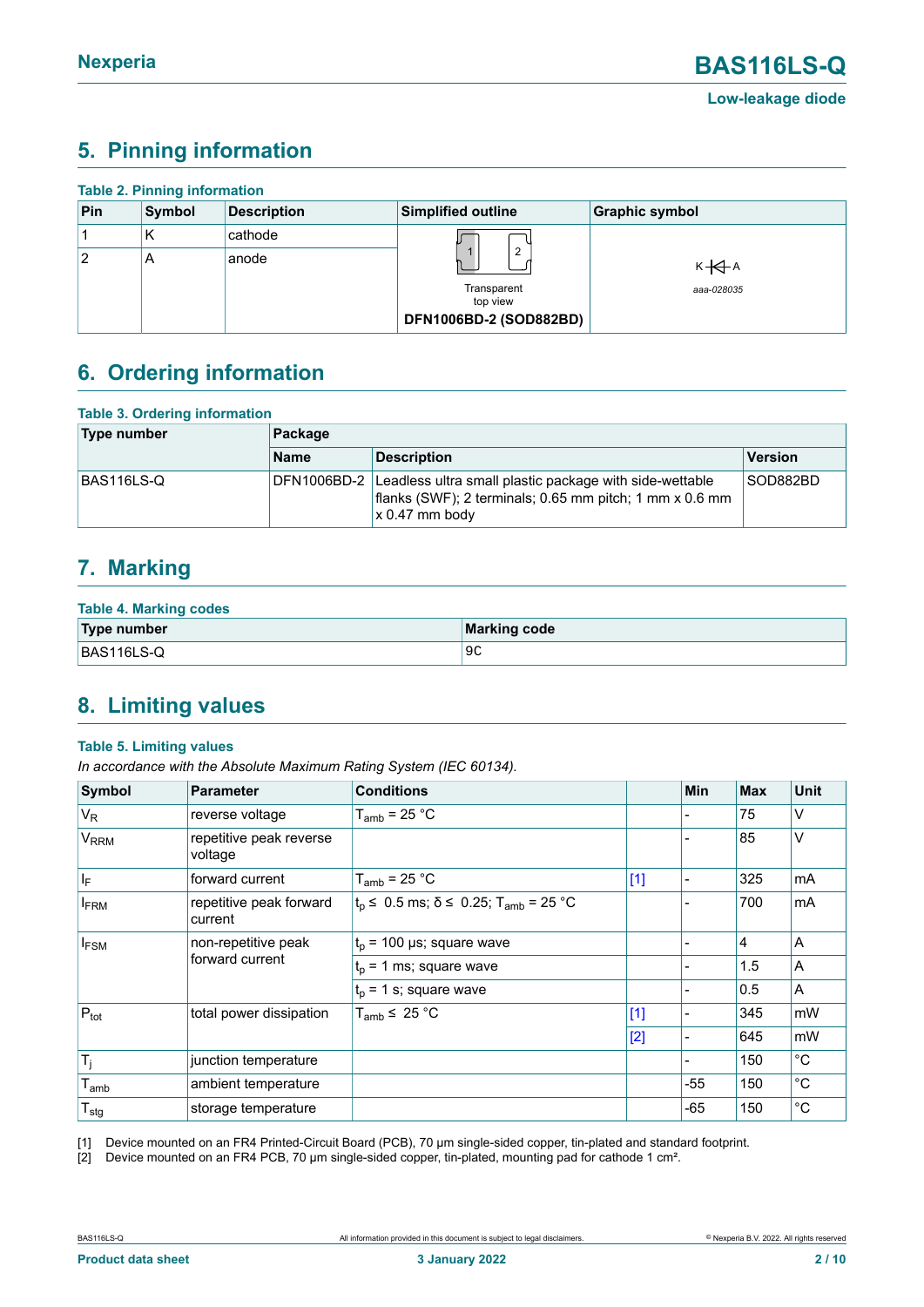# <span id="page-2-1"></span><span id="page-2-0"></span>**9. Thermal characteristics**

#### **Table 6. Thermal characteristics**

| Symbol        | Parameter                            | <b>Conditions</b> | Min | <b>Typ</b> | $ $ Max | Unit |
|---------------|--------------------------------------|-------------------|-----|------------|---------|------|
| $R_{th(j-a)}$ | thermal resistance from lin free air |                   |     | -          | 360     | K/W  |
|               | liunction to ambient                 |                   |     | -          | 195     | K/W  |

[1] Device mounted on an FR4 PCB, 70 µm single-sided copper, tin-plated and standard footprint.

[2] Device mounted on an FR4 PCB, 70 µm single-sided copper, tin-plated, mounting pad for cathode 1 cm².

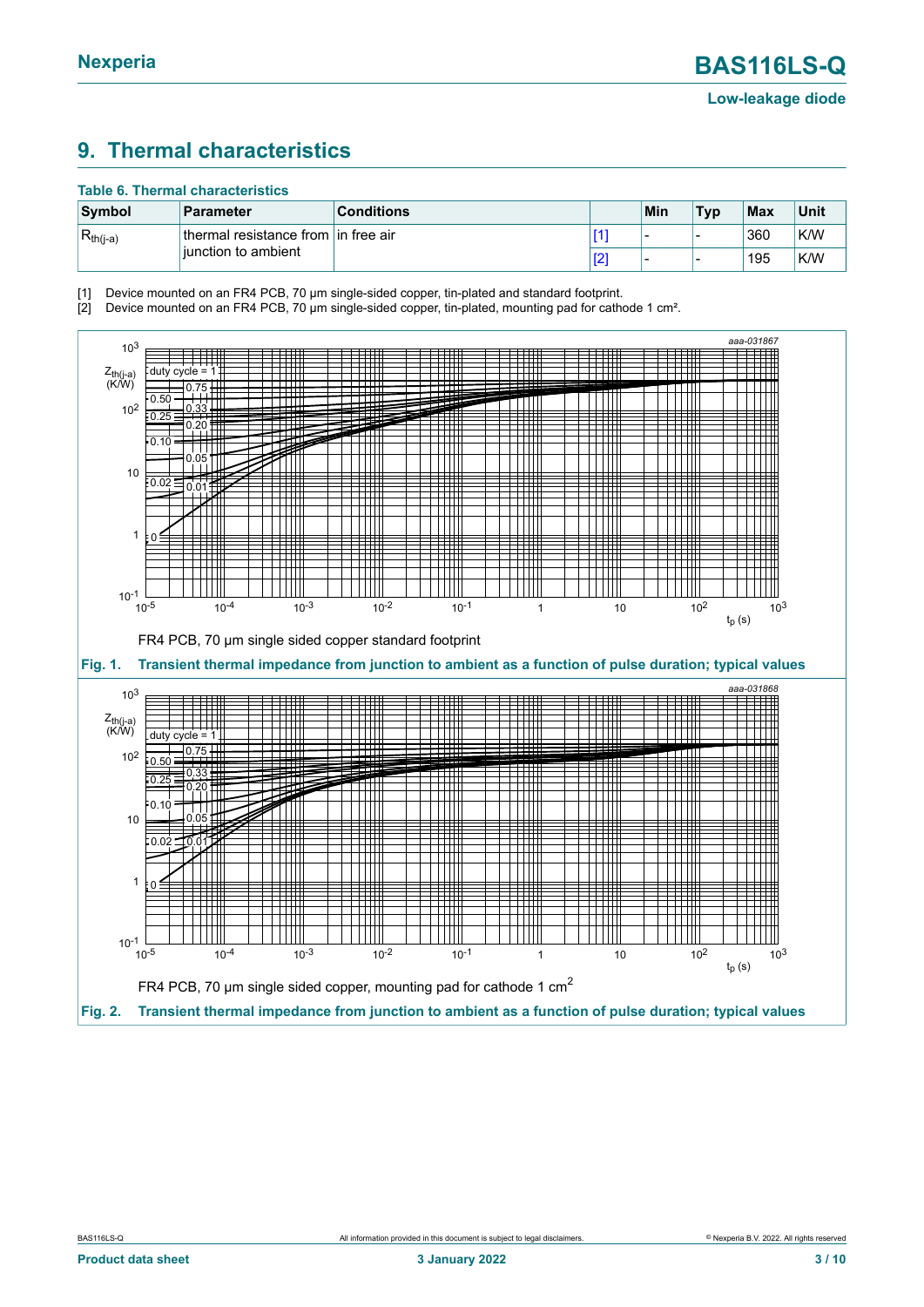### <span id="page-3-0"></span>**10. Characteristics**

| <b>Table 7. Characteristics</b> |                       |                                                                                                 |     |                |            |             |
|---------------------------------|-----------------------|-------------------------------------------------------------------------------------------------|-----|----------------|------------|-------------|
| Symbol                          | Parameter             | <b>Conditions</b>                                                                               | Min | <b>Typ</b>     | <b>Max</b> | <b>Unit</b> |
| $V_F$                           | forward voltage       | $I_F = 1$ mA; $t_p \le 300$ µs; $\delta \le 0.02$ ;<br>pulsed; $T_{amb}$ = 25 °C                |     |                | 0.9        | $\vee$      |
|                                 |                       | $I_F$ = 10 mA; $t_p$ ≤ 300 µs; $\delta$ ≤ 0.02;<br>pulsed; $T_{amb}$ = 25 °C                    |     |                |            | V           |
|                                 |                       | $I_F = 50$ mA; $t_p \le 300$ µs; $\delta \le 0.02$ ;<br>pulsed; $T_{amb}$ = 25 °C               |     |                | 1.1        | V           |
|                                 |                       | $I_F$ = 150 mA; $t_p$ ≤ 300 µs; $\delta$ ≤ 0.02;<br>pulsed; $T_{amb}$ = 25 °C                   |     |                | 1.25       | V           |
| $ I_R $                         | reverse current       | $V_R$ = 75 V; pulsed; T <sub>amb</sub> = 25 °C                                                  |     |                | 5          | nA          |
|                                 |                       | $V_R$ = 75 V; pulsed; T <sub>amb</sub> = 150 °C                                                 |     | -              | 80         | nA          |
| $ C_d $                         | diode capacitance     | $V_R = 0 V$ ; f = 1 MHz; T <sub>amb</sub> = 25 °C                                               |     | $\overline{2}$ |            | pF          |
| $ t_{rr} $                      | reverse recovery time | $ I_F = 10$ mA; $I_R = 10$ mA; $I_{R(meas)} = 1$ mA;<br>$R_1 = 100$ Ω; T <sub>amb</sub> = 25 °C |     |                | 3          | μs          |

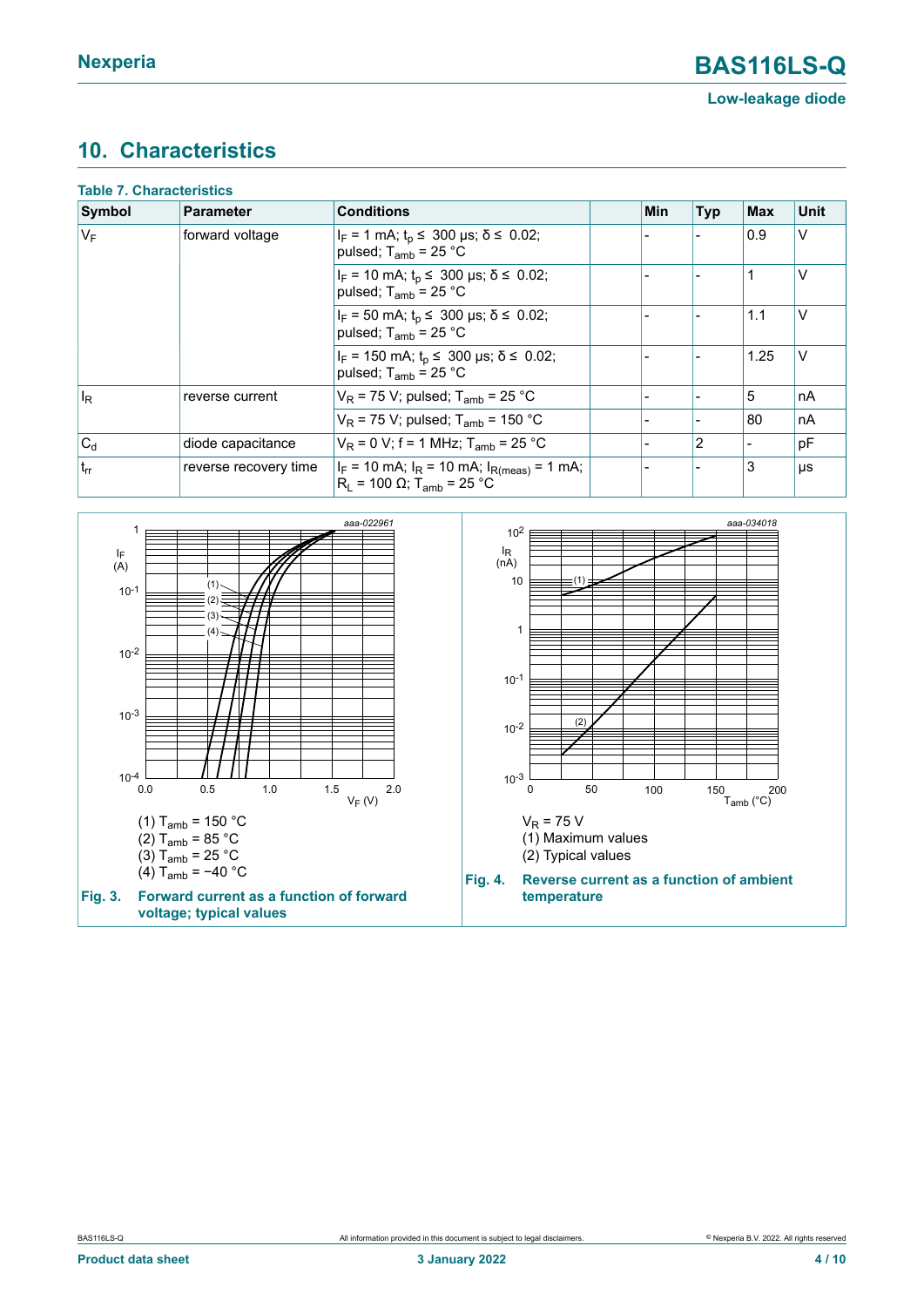# **Nexperia BAS116LS-Q**

#### **Low-leakage diode**

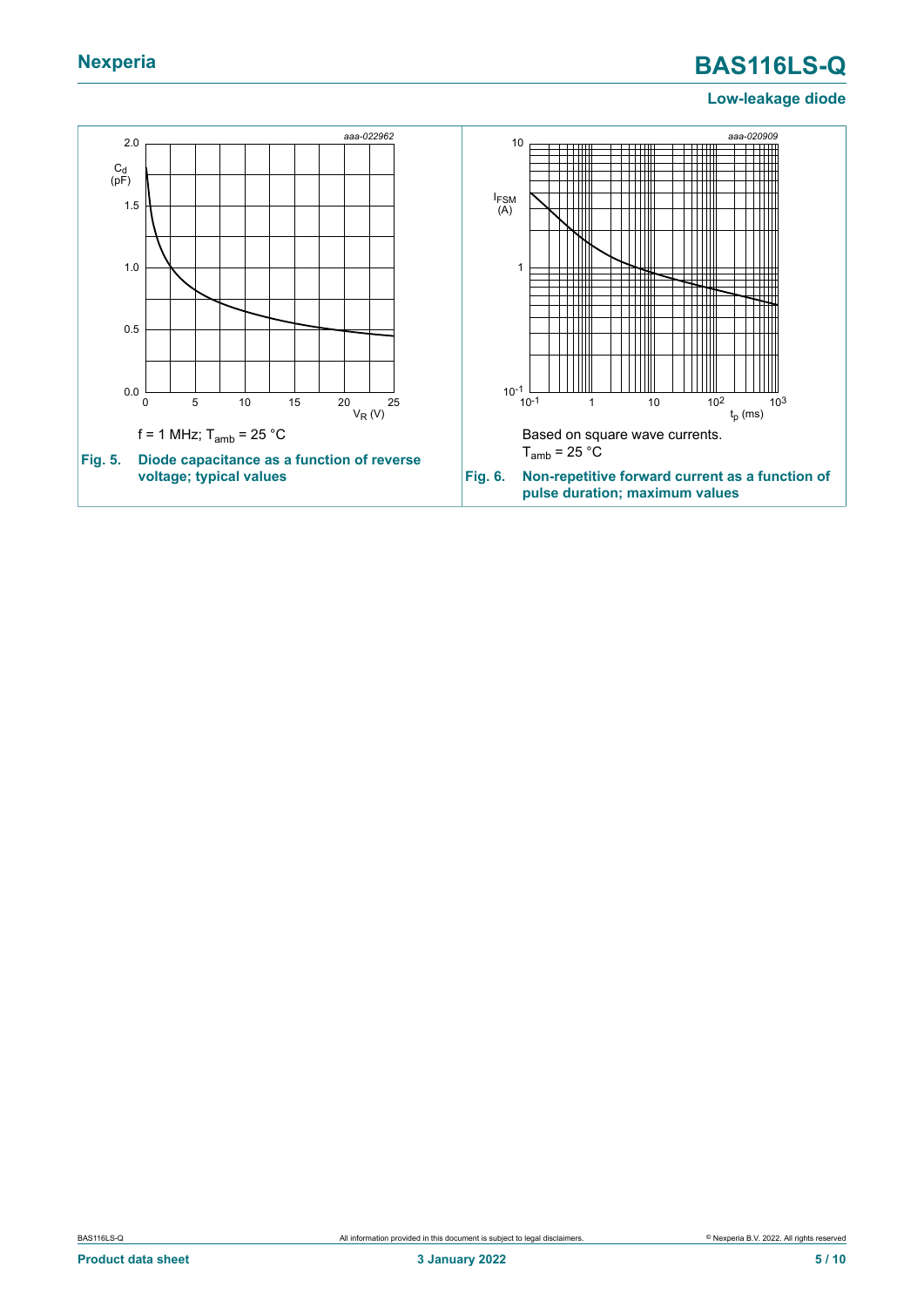### <span id="page-5-0"></span>**11. Test information**



#### **Quality information**

This product has been qualified in accordance with the Automotive Electronics Council (AEC) standard *Q101 - Stress test qualification for discrete semiconductors*, and is suitable for use in automotive applications.

# <span id="page-5-1"></span>**12. Package outline**

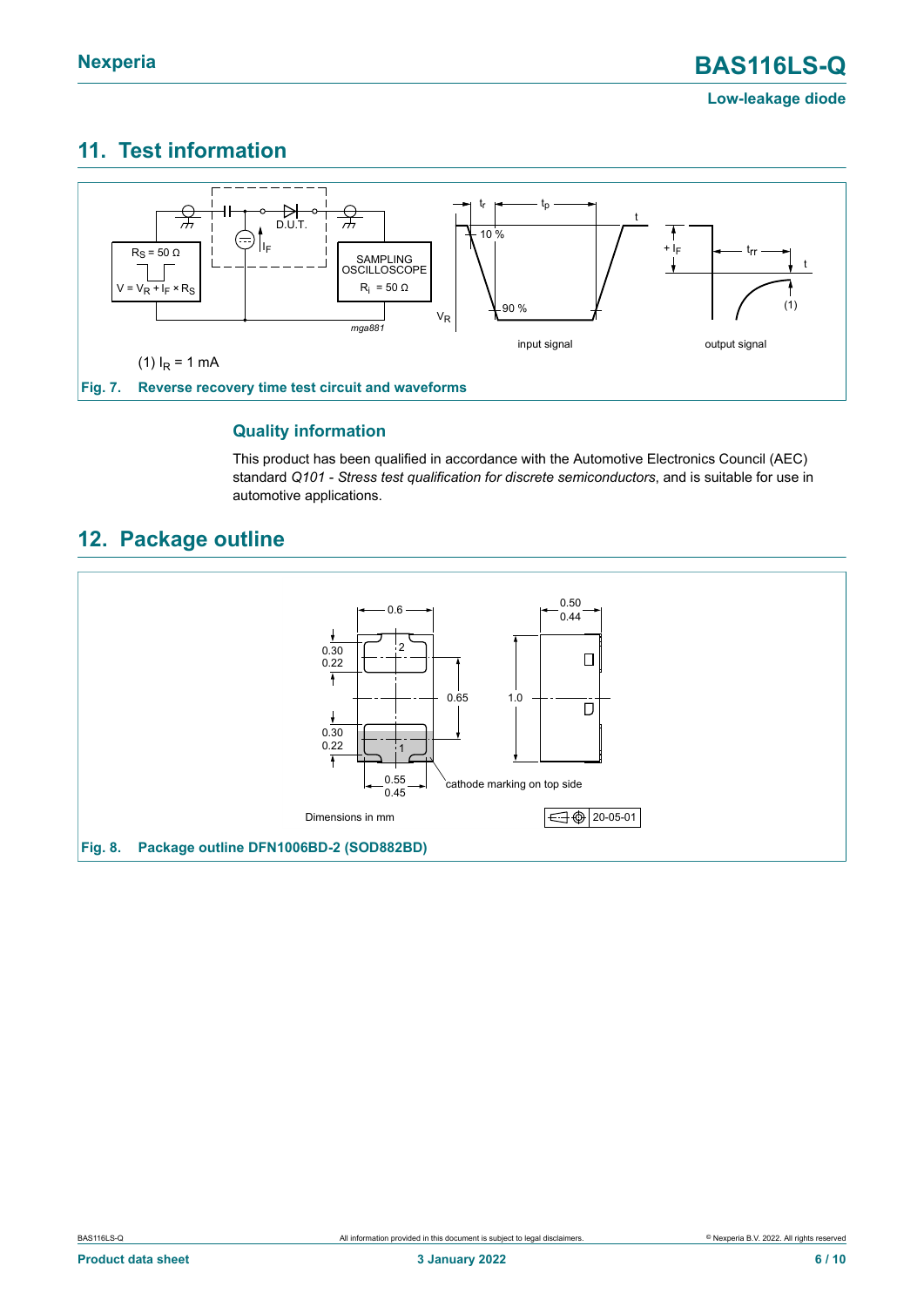# <span id="page-6-0"></span>**13. Soldering**

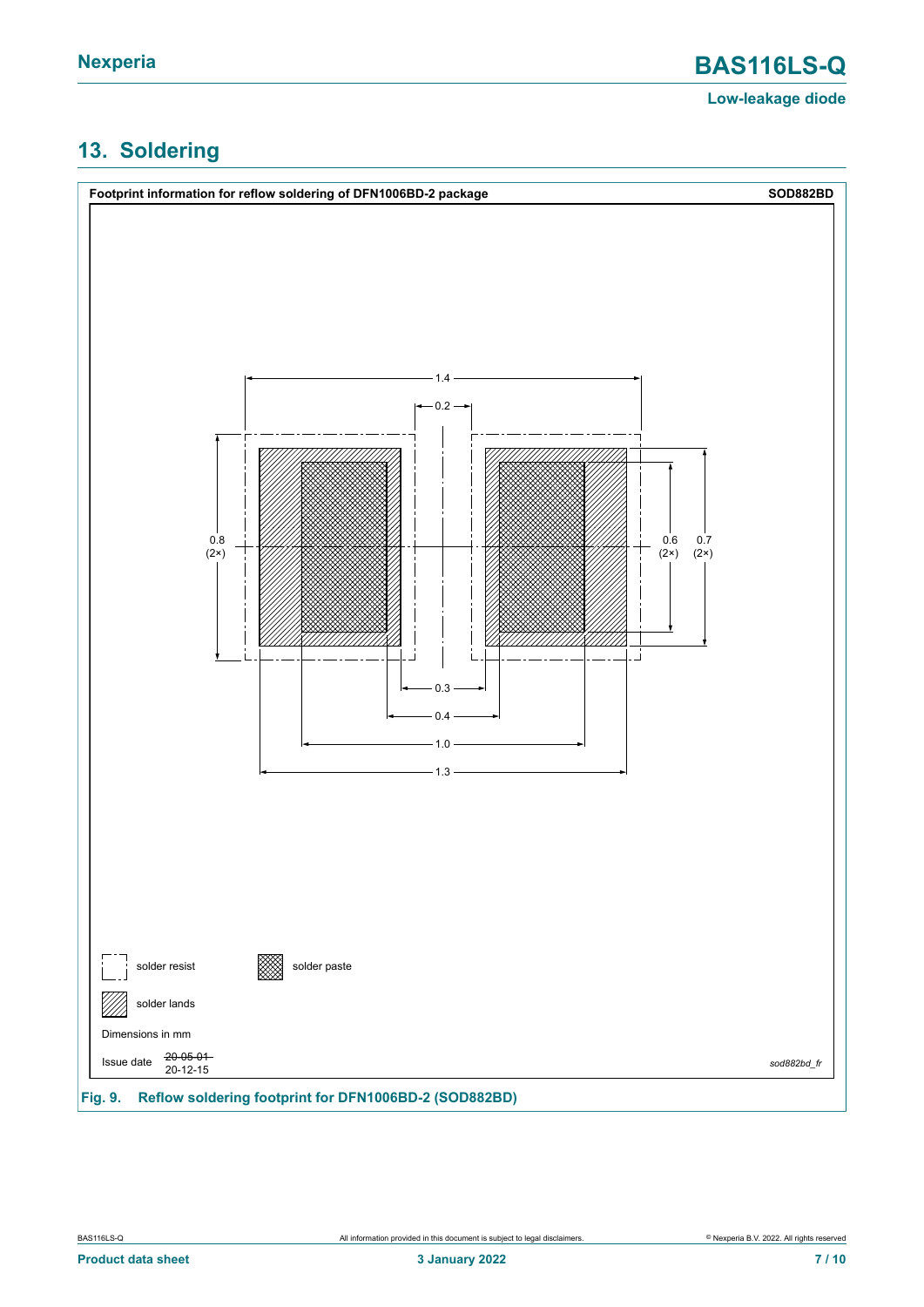# <span id="page-7-0"></span>**14. Revision history**

| <b>Table 8. Revision history</b> |               |                    |               |             |  |  |
|----------------------------------|---------------|--------------------|---------------|-------------|--|--|
| Data sheet ID                    | ∣Release date | Data sheet status  | Change notice | ∣Supersedes |  |  |
| BAS116LS-Q v.1                   | 20220103      | Product data sheet |               |             |  |  |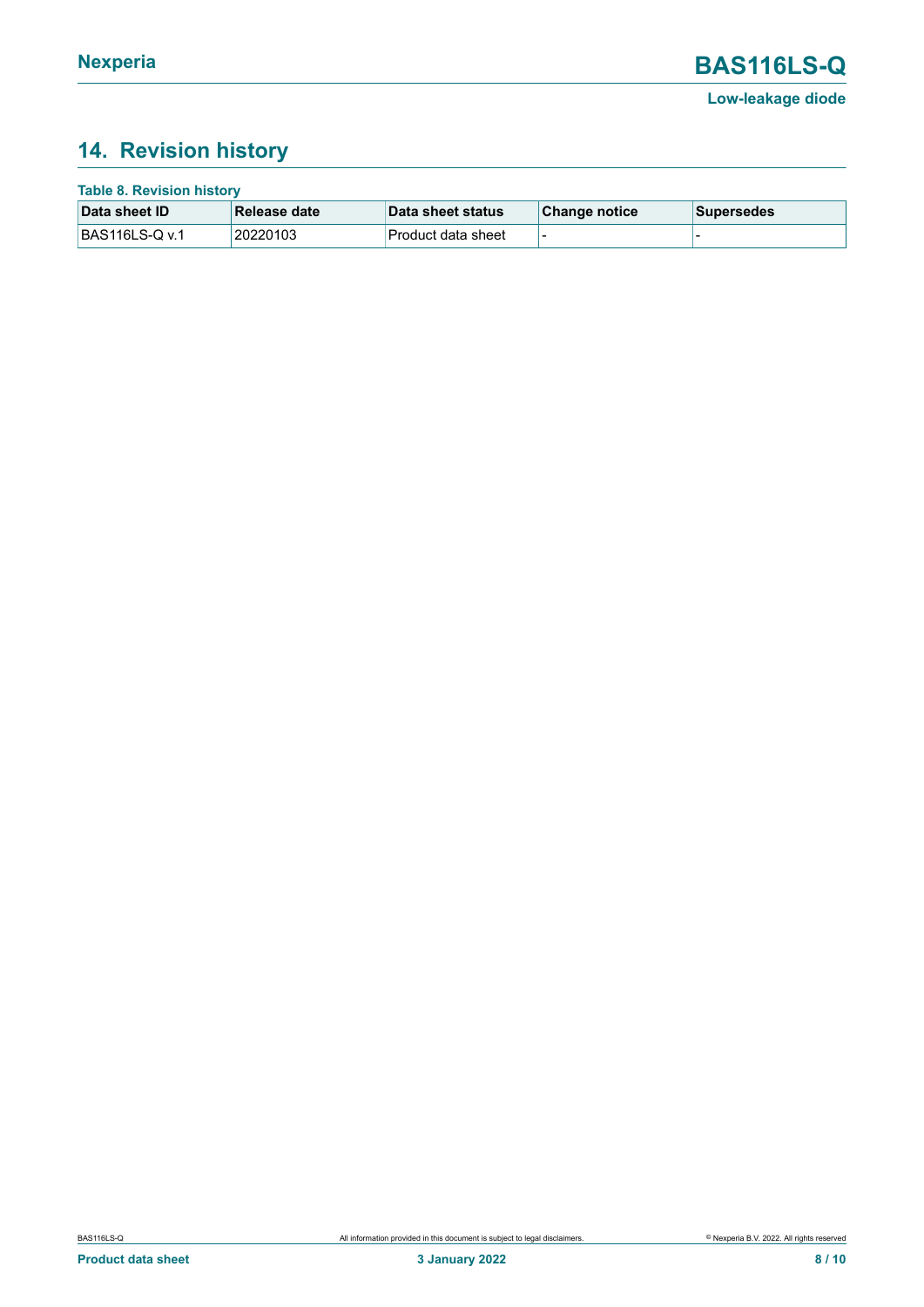# **Nexperia BAS116LS-Q**

#### **Low-leakage diode**

### <span id="page-8-0"></span>**15. Legal information**

#### **Data sheet status**

| Document status<br>$[1]$ [2]      | Product<br>status [3] | <b>Definition</b>                                                                           |
|-----------------------------------|-----------------------|---------------------------------------------------------------------------------------------|
| Objective [short]<br>data sheet   | Development           | This document contains data from<br>the objective specification for<br>product development. |
| Preliminary [short]<br>data sheet | Qualification         | This document contains data from<br>the preliminary specification.                          |
| Product [short]<br>data sheet     | Production            | This document contains the product<br>specification.                                        |

[1] Please consult the most recently issued document before initiating or completing a design.

The term 'short data sheet' is explained in section "Definitions".

[3] The product status of device(s) described in this document may have changed since this document was published and may differ in case of multiple devices. The latest product status information is available on the internet at [https://www.nexperia.com.](https://www.nexperia.com)

#### **Definitions**

**Draft** — The document is a draft version only. The content is still under internal review and subject to formal approval, which may result in modifications or additions. Nexperia does not give any representations or warranties as to the accuracy or completeness of information included herein and shall have no liability for the consequences of use of such information.

**Short data sheet** — A short data sheet is an extract from a full data sheet with the same product type number(s) and title. A short data sheet is intended for quick reference only and should not be relied upon to contain detailed and full information. For detailed and full information see the relevant full data sheet, which is available on request via the local Nexperia sales office. In case of any inconsistency or conflict with the short data sheet, the full data sheet shall prevail.

**Product specification** — The information and data provided in a Product data sheet shall define the specification of the product as agreed between Nexperia and its customer, unless Nexperia and customer have explicitly agreed otherwise in writing. In no event however, shall an agreement be valid in which the Nexperia product is deemed to offer functions and qualities beyond those described in the Product data sheet.

#### **Disclaimers**

**Limited warranty and liability** — Information in this document is believed to be accurate and reliable. However, Nexperia does not give any representations or warranties, expressed or implied, as to the accuracy or completeness of such information and shall have no liability for the consequences of use of such information. Nexperia takes no responsibility for the content in this document if provided by an information source outside of Nexperia.

In no event shall Nexperia be liable for any indirect, incidental, punitive, special or consequential damages (including - without limitation - lost profits, lost savings, business interruption, costs related to the removal or replacement of any products or rework charges) whether or not such damages are based on tort (including negligence), warranty, breach of contract or any other legal theory.

Notwithstanding any damages that customer might incur for any reason whatsoever, Nexperia's aggregate and cumulative liability towards customer for the products described herein shall be limited in accordance with the Terms and conditions of commercial sale of Nexperia.

**Right to make changes** — Nexperia reserves the right to make changes to information published in this document, including without limitation specifications and product descriptions, at any time and without notice. This document supersedes and replaces all information supplied prior to the publication hereof

**Suitability for use in automotive applications** — This Nexperia product has been qualified for use in automotive applications. Unless otherwise agreed in writing, the product is not designed, authorized or warranted to be suitable for use in life support, life-critical or safety-critical systems or

equipment, nor in applications where failure or malfunction of an Nexperia product can reasonably be expected to result in personal injury, death or severe property or environmental damage. Nexperia and its suppliers accept no liability for inclusion and/or use of Nexperia products in such equipment or applications and therefore such inclusion and/or use is at the customer's own risk.

**Quick reference data** — The Quick reference data is an extract of the product data given in the Limiting values and Characteristics sections of this document, and as such is not complete, exhaustive or legally binding.

**Applications** — Applications that are described herein for any of these products are for illustrative purposes only. Nexperia makes no representation or warranty that such applications will be suitable for the specified use without further testing or modification.

Customers are responsible for the design and operation of their applications and products using Nexperia products, and Nexperia accepts no liability for any assistance with applications or customer product design. It is customer's sole responsibility to determine whether the Nexperia product is suitable and fit for the customer's applications and products planned, as well as for the planned application and use of customer's third party customer(s). Customers should provide appropriate design and operating safeguards to minimize the risks associated with their applications and products.

Nexperia does not accept any liability related to any default, damage, costs or problem which is based on any weakness or default in the customer's applications or products, or the application or use by customer's third party customer(s). Customer is responsible for doing all necessary testing for the customer's applications and products using Nexperia products in order to avoid a default of the applications and the products or of the application or use by customer's third party customer(s). Nexperia does not accept any liability in this respect.

**Limiting values** — Stress above one or more limiting values (as defined in the Absolute Maximum Ratings System of IEC 60134) will cause permanent damage to the device. Limiting values are stress ratings only and (proper) operation of the device at these or any other conditions above those given in the Recommended operating conditions section (if present) or the Characteristics sections of this document is not warranted. Constant or repeated exposure to limiting values will permanently and irreversibly affect the quality and reliability of the device.

**Terms and conditions of commercial sale** — Nexperia products are sold subject to the general terms and conditions of commercial sale, as published at [http://www.nexperia.com/profile/terms,](http://www.nexperia.com/profile/terms) unless otherwise agreed in a valid written individual agreement. In case an individual agreement is concluded only the terms and conditions of the respective agreement shall apply. Nexperia hereby expressly objects to applying the customer's general terms and conditions with regard to the purchase of Nexperia products by customer.

**No offer to sell or license** — Nothing in this document may be interpreted or construed as an offer to sell products that is open for acceptance or the grant, conveyance or implication of any license under any copyrights, patents or other industrial or intellectual property rights.

**Export control** — This document as well as the item(s) described herein may be subject to export control regulations. Export might require a prior authorization from competent authorities.

**Translations** — A non-English (translated) version of a document is for reference only. The English version shall prevail in case of any discrepancy between the translated and English versions.

#### **Trademarks**

Notice: All referenced brands, product names, service names and trademarks are the property of their respective owners.